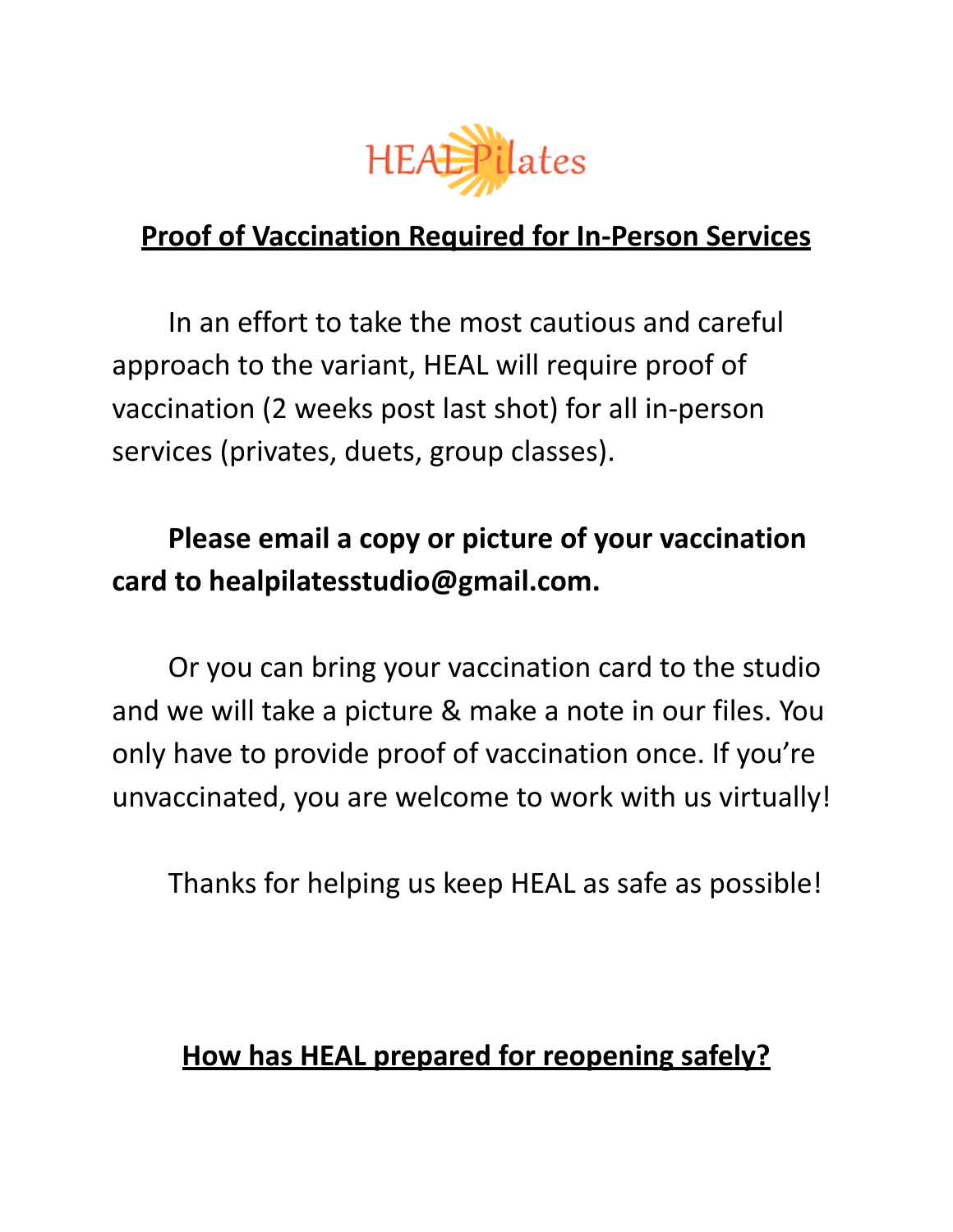- •Masks required (no exhale valve masks).
- •Machines 6ft apart.
- •Covid waiver required (see below).
- •One class in the space at a time.
- •All staff fully vaccinated.
- •Installed exhaust fan pulling air out of studio & screen door.
- •800 square foot air purifier.
- •Instructor maintains 6ft distance. No hands on touch.
- •CDC approved disinfectant wipes on machines.
- •Hand sanitizer and disinfectant wipe stations.
- •Vinyl covering all straps.
- •Minimized props.
- •Eliminated waiting room. Clients wait outside for appointments.
- •Coat rack for belongings & cubby for shoes.

# **Assumption of the Risk and Waiver of Liability Relating to Coronavirus/COVID-19**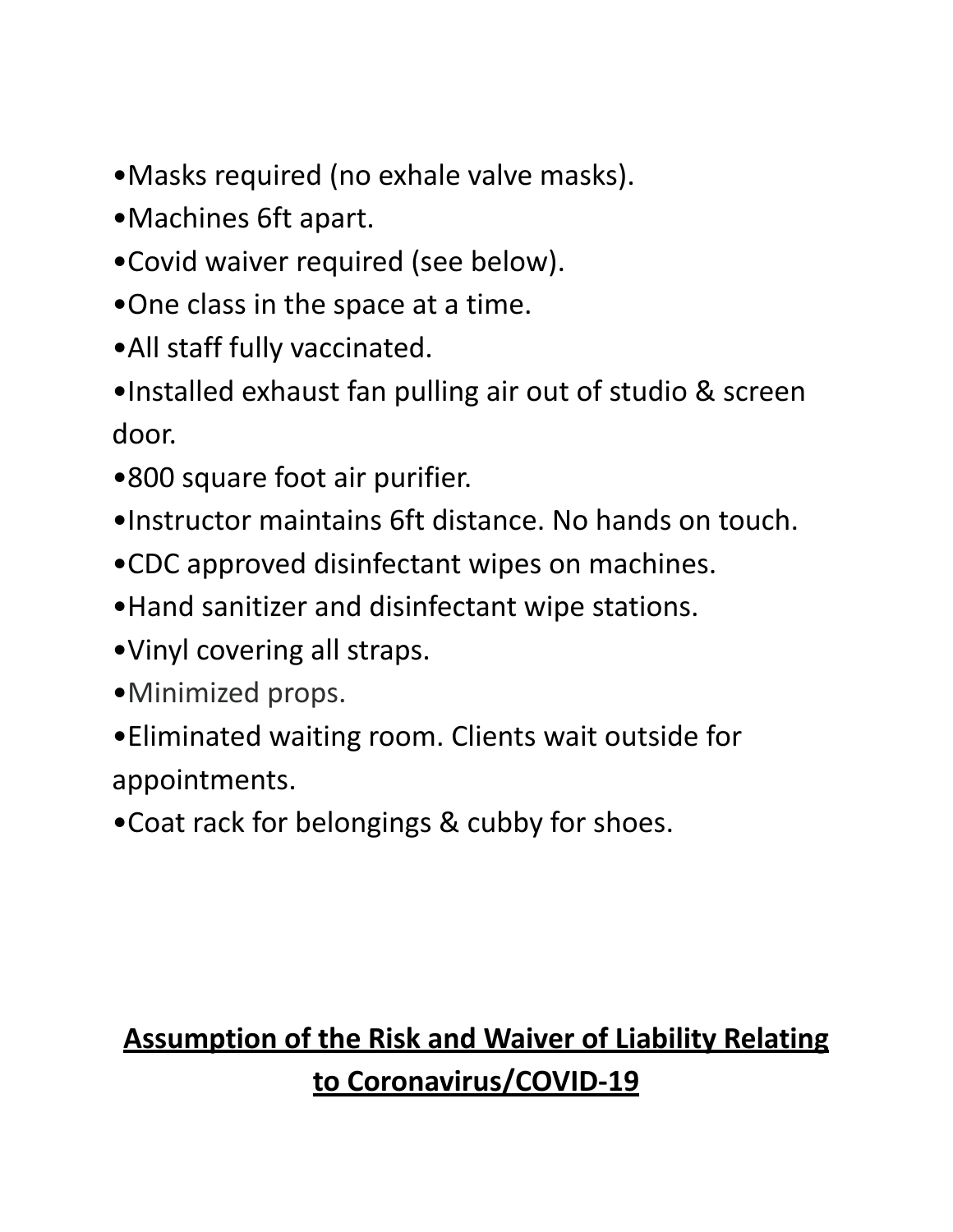The novel coronavirus, COVID-19, has been declared a worldwide pandemic by the World Health Organization. **COVID-19 is extremely contagious** and is believed to spread mainly from person-to- person contact. As a result, federal, state, and local governments and federal and state health agencies recommend social distancing and have, in many locations, prohibited the congregation of groups of people.

HEAL: Pilates has put in place preventative measures to reduce the spread of COVID-19; however, HEAL: Pilates and its employees cannot guarantee that you will not become infected with COVID-19. Further, attending HEAL: Pilates could increase your risk and your child(ren)'s risk of contracting COVID-19.

#### ••••••••••••••••••••••••••••••••••••••••••••••

By signing this agreement, I

\_\_\_\_\_\_\_\_\_\_\_\_\_\_\_\_\_\_\_\_\_\_\_\_\_ acknowledge the contagious nature of COVID-19 and voluntarily assume the risk that I may be exposed to or infected by COVID-19 by attending HEAL: Pilates and that such exposure or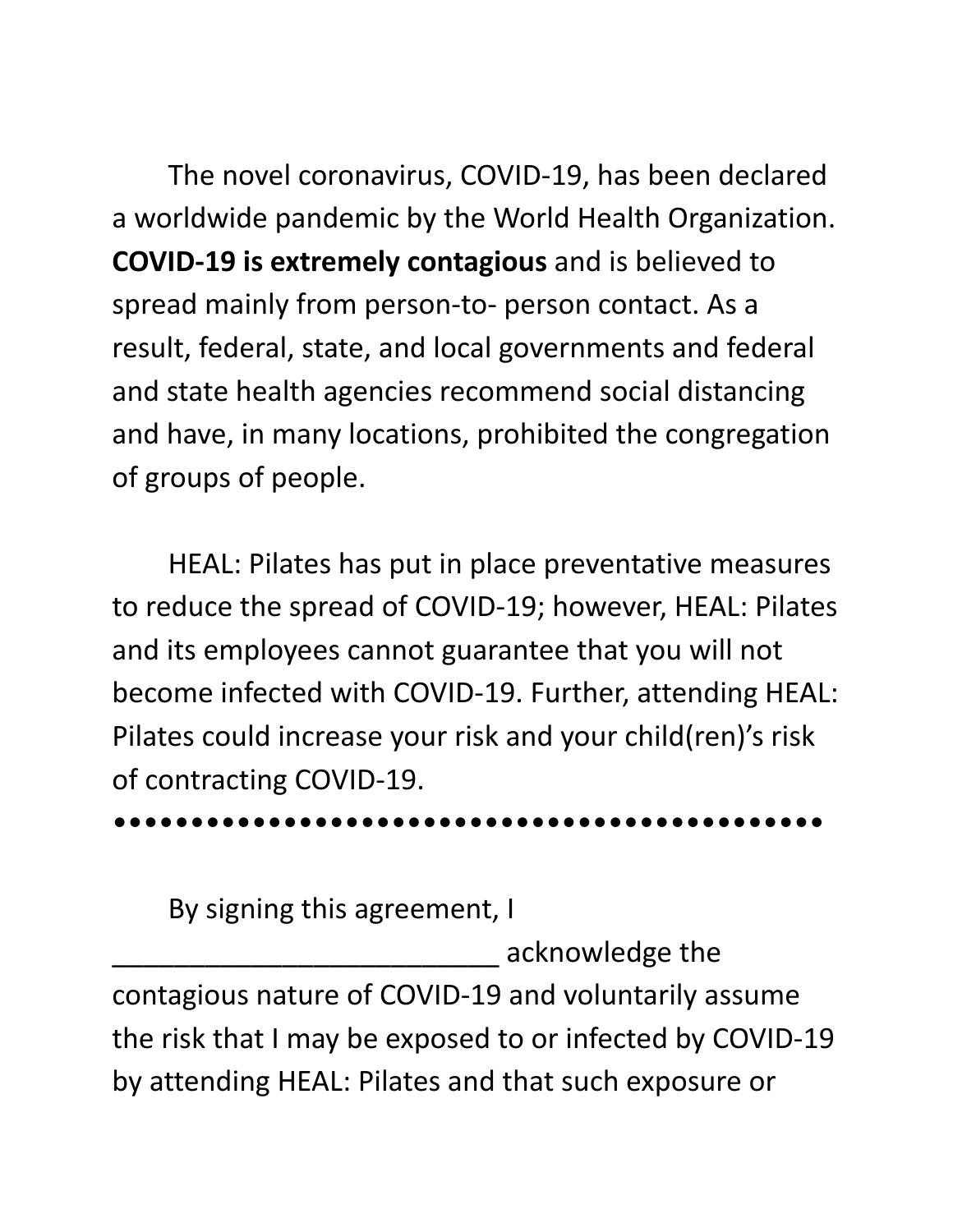infection may result in personal injury, illness, permanent disability, and death. I understand that the risk of becoming exposed to or infected by COVID- 19 at HEAL: Pilates may result from the actions, omissions, or negligence of myself and others, including, but not limited to, HEAL: Pilates employees, clients and class participants.

I voluntarily agree to assume all of the foregoing risks and accept sole responsibility for any injury (including, but not limited to, personal injury, disability, and death), illness, damage, loss, claim, liability, or expense, of any kind, that I may experience or incur in connection with my attendance and participation in classes and private sessions at HEAL: Pilates ("Claims"). I hereby release, covenant not to sue, discharge, and hold harmless HEAL: Pilates, its employees, agents, and representatives, of and from the Claims, including all liabilities, claims, actions, damages, costs or expenses of any kind arising out of or relating thereto. I understand and agree that this release includes any Claims based on the actions, omissions, or negligence of HEAL: Pilates, its employees, agents, and representatives, whether a COVID-19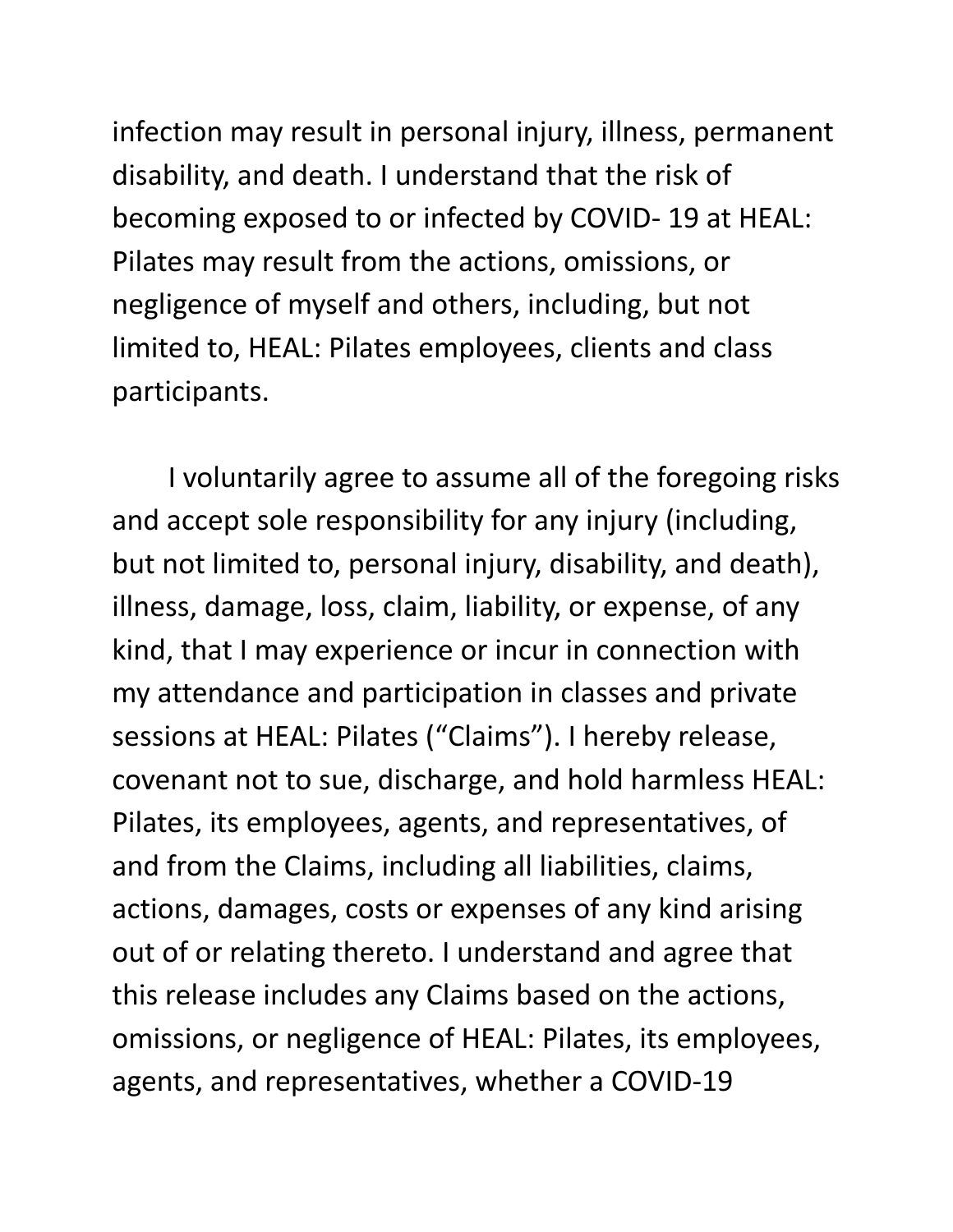infection occurs before, during, or after participation in any HEAL: Pilates program.

I voluntarily agree to forgo participation and attendance at HEAL: Pilates if I have any of the following confirmed COVID-19 symptoms:

- *• Cough*
- *• Shortness of breath or difficulty breathing*
- *• Fever*
- *• Chills*
- *• Muscle pain*
- *• Sore throat*
- *• New loss of taste or smell*

*This list is not all possible symptoms. Other less common symptoms have been reported, including gastrointestinal symptoms like nausea, vomiting, or diarrhea.*

I voluntarily agree to notify and inform HEAL: Pilates management if I have tested positive for COVID-19 after attending and participating in class at HEAL: Pilates. I